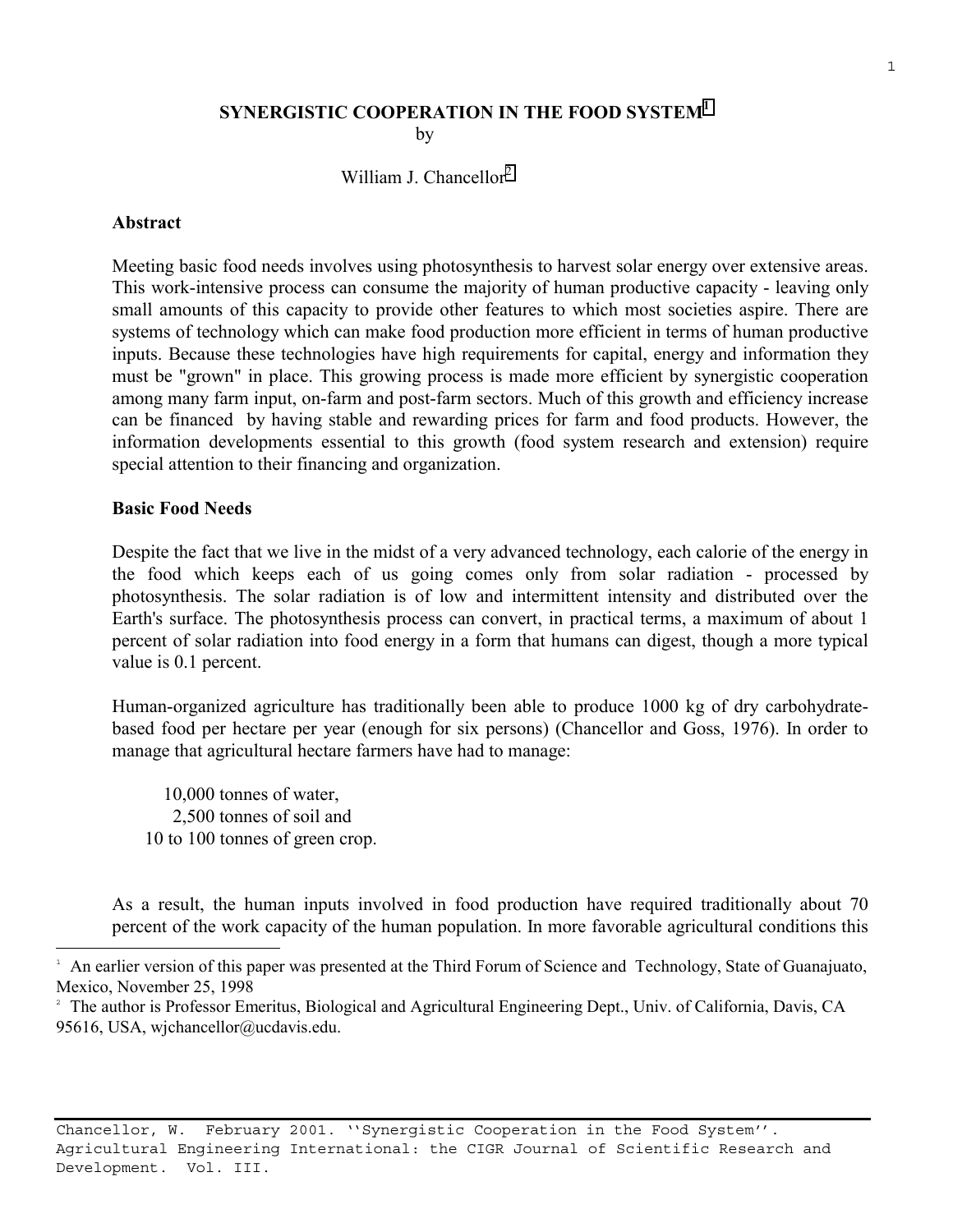percentage may have been lower, while in less favorable conditions this work requirement may have constituted 90 to 95 percent of the work capacity of the population.

## **Efficiency in Food Production**

Over the centuries there have been some advances in agricultural technology, such as the harnessing of draft animals for agricultural work. During the last one hundred years some economies have seen the development and deployment of food-system-related technologies that have reduced the proportion of human productive capacity necessary to secure food, to levels of approximately 15 percent (Table 1) (U.S. Bureau of the Census, 1997). As part of these technological changes the proportion of human productive capacity devoted to on-farm work has been reduced to about 2 percent (U.S. Bureau of the Census, 1997). At the same time these technologies have permitted the food consumed to include more of the high-resource-requirement animal products and convenience foods.

### Table 1

 Percentage of personal consumption expenditures for food and beverages used at home \*

| Country              | Percentage |
|----------------------|------------|
|                      |            |
| Bangladesh           | 62.6       |
| France               | 17.2       |
| Greece               | 33.9       |
| Japan                | 17.8       |
| Mexico               | 33.2       |
| Philippines          | 54.6       |
| <b>United States</b> | $8.8**$    |

\* Data from U.S. Bureau of the Census, 1997

\*\* Only 69 percent of U.S. personal consumption

 $\mathcal{L}_\text{max} = \frac{1}{2} \sum_{i=1}^{n} \frac{1}{2} \sum_{i=1}^{n} \frac{1}{2} \sum_{i=1}^{n} \frac{1}{2} \sum_{i=1}^{n} \frac{1}{2} \sum_{i=1}^{n} \frac{1}{2} \sum_{i=1}^{n} \frac{1}{2} \sum_{i=1}^{n} \frac{1}{2} \sum_{i=1}^{n} \frac{1}{2} \sum_{i=1}^{n} \frac{1}{2} \sum_{i=1}^{n} \frac{1}{2} \sum_{i=1}^{n} \frac{1}{2} \sum_{i=1}^{n} \frac{1$ 

expenditures for food etc. were for at-home use.

Although the above-mentioned changes may seem striking, what has been even more significant has been the redeployment of human productive capacity - formerly engaged in food production - into other fields of endeavor, many of which have contributed to the richness of society and civilization fields such as health, art, education, housing, clothing, transportation/communication, recreation, natural disaster impact minimization, etc. (Table 2)(United Nations, 1997). Furthermore, it has been found that when human productive capacity has been redeployed from the on-farm sector to other producing sectors, this capacity has assumed a more economically productive role than it had served in the on-farm sector (Denison, 1974).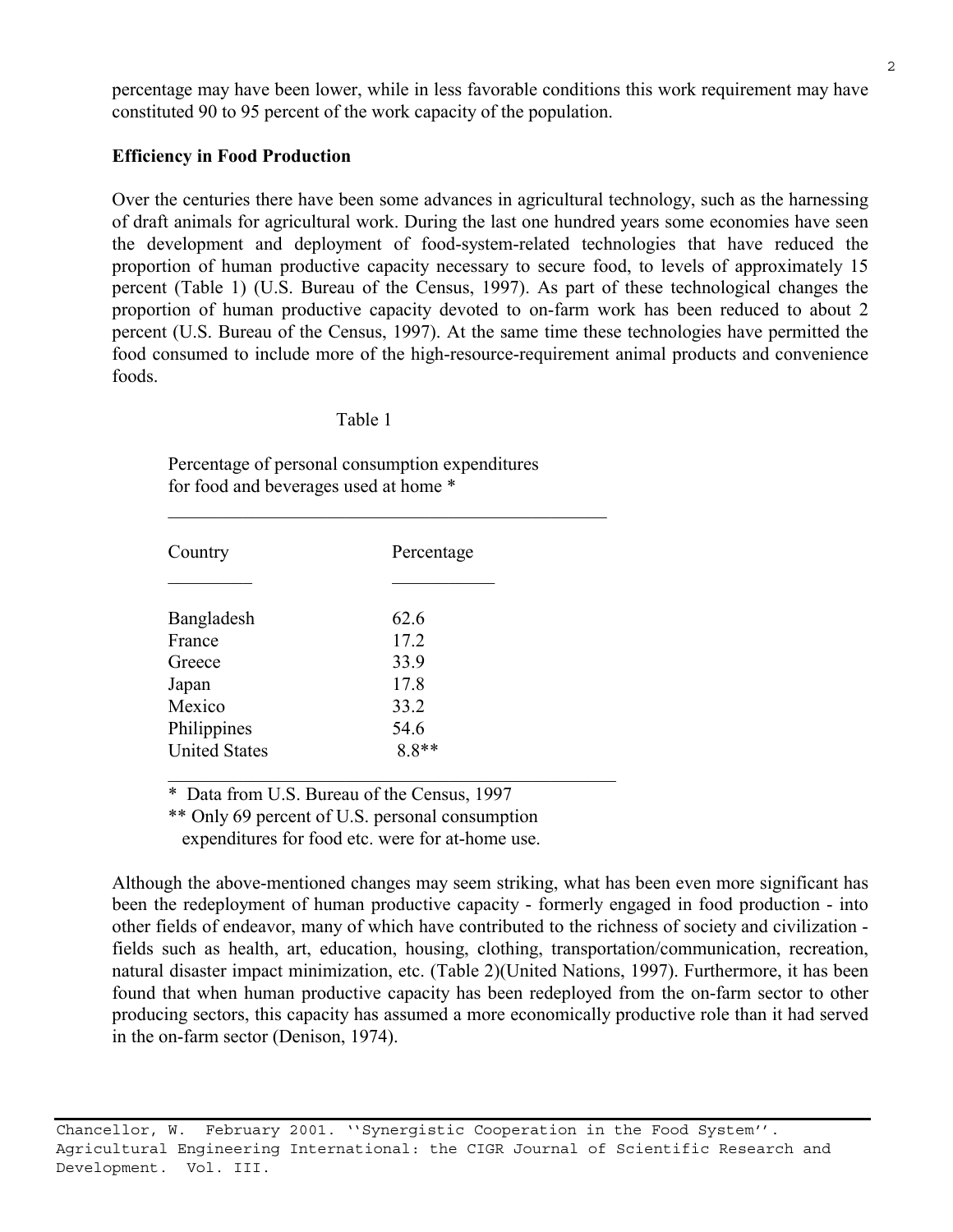### Table 2

| Category                       | France | Greece |      | Japan Mexico Phil. |      | Sweden U.S. |      |
|--------------------------------|--------|--------|------|--------------------|------|-------------|------|
| Food, Bev.<br>and Tobacco 18.7 |        | 35.4   | 17.7 | 37.4               | 59.9 | 21.6        | 11.2 |
| Clothing,<br>Footwear          | 5.7    | 5.9    | 5.5  | 8.1                | 3.8  | 5.7         | 6.4  |
| Rent, Fuel,<br>Power           | 18.7   | 17.9   | 21.0 | 13.7               | 4.1  | 30.3        | 17.9 |
| Furniture                      | 7.5    | 6.8    | 5.4  | 11.6               | 12.8 | 5.5         | 6.7  |
| Medical                        | 12.4   | 3.4    | 10.0 | 3.5                |      | 3.1         | 14.9 |
| Transport,<br>Communicat. 16.0 |        | 15.7   | 11.6 | 9.9                | 5.0  | 16.3        | 15.7 |
| Recreation,<br>Education       | 8.4    | 6.0    | 12.9 | 5.5                |      | 9.4         | 11.7 |
| Misc.                          | 12.9   | 8.7    | 14.4 | 11.1               | 14.2 | 7.5         | 16.1 |

 $\mathcal{L}_\text{max}$  , and the contribution of the contribution of the contribution of the contribution of the contribution of the contribution of the contribution of the contribution of the contribution of the contribution of t

Percentages of Private Consumption Expenditures in Various Categories in 1993 (values adjusted for inflation)\*

\* Data from United Nations, 1997.

## **How High-Efficiency Food Supply Systems Work**

If one were to try to find what permitted and what caused such economic changes and what process pathways did these changes follow, one is faced with an undecipherable mass of time-dependent interactions and features, the antecedents of which have long since disappeared. If one were to identify and extract specific features of a total economy, probably no one of these features would be physically or economically viable in a setting other than the economy from which they were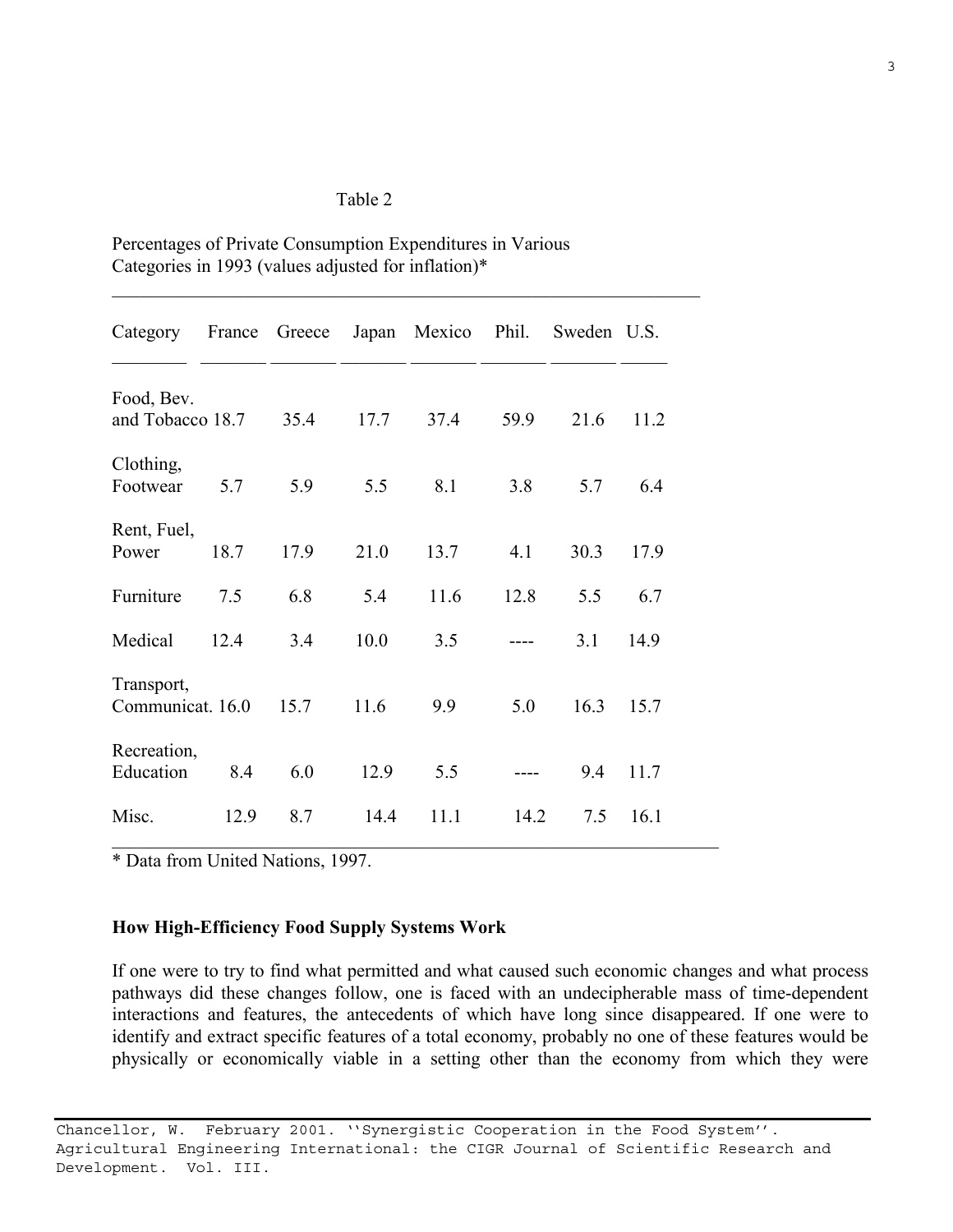extracted. However, there are some generalizations that may be drawn relative to such changed economies:

1. Without the release of human capacity from the food production sector, few of these other changes could have taken place to the extent that has been seen.

2. The creation, preservation and accumulation of facilities, tools and know-how have been dependent on institutions which permit, encourage and secure such activities.

3. Such changed economies can be characterized by high flux rates of energy, information and economic value (Chancellor, 1969). Whether such economies can exist without non-renewable energy resources is an unanswered question, despite the fact that these flows of non-renewable energy resources are much less than the flow of "renewable" and highly structured energy that we have from the sun (Chancellor and Goss, 1976).

4. These economies have undergone the process of "structural transformation" (Johnston and Kilby, 1975) in which each production unit specializes in the efficient production of a limited number of products using special-purpose tools, materials and knowledge. These products are then shared among all consumers at prices reflecting the efficiency of their production. In such a transformed state every productive element is dependent on the reliable and efficient functioning of many other elements of the economy. Thus the potential for elemental failure, and even total system collapse, is very high. At the same time the potential for rapid regrowth and for development of collapseavoidance mechanisms is also very high.

It may be seen that the process by which these economies have "grown" into their present state is that of a dynamic form of structural transformation, in which every person or group is looking around for ways to make their own activities more effective and efficient. What these persons find in their "looking around" depends on what there is to be seen, and once they make changes in their productive activities, these changes affect "what there is to be seen" by other productive persons. If one were to examine the economic impact that each productive person or group makes each year, the average result would be only a very small annual improvement. However, because every product is the result of so many productive stages, the overall annual improvement is significant (Alston et al., 1994).

## **The Quantitative Aspects of Synergism**

To illustrate this system for the food-production sector (now representing 15 percent of the human productivity in some societies and 95 percent in others) the following equation is presented:

| Land      | Crop | Human resource inputs                                                                                                                                                                                                                                                                                                 | Human resource inputs |
|-----------|------|-----------------------------------------------------------------------------------------------------------------------------------------------------------------------------------------------------------------------------------------------------------------------------------------------------------------------|-----------------------|
|           |      | $\frac{1}{1}$ x $\frac{1}{1}$ x $\frac{1}{1}$ x $\frac{1}{1}$ $\frac{1}{1}$ $\frac{1}{1}$ $\frac{1}{1}$ $\frac{1}{1}$ $\frac{1}{1}$ $\frac{1}{1}$ $\frac{1}{1}$ $\frac{1}{1}$ $\frac{1}{1}$ $\frac{1}{1}$ $\frac{1}{1}$ $\frac{1}{1}$ $\frac{1}{1}$ $\frac{1}{1}$ $\frac{1}{1}$ $\frac{1}{1}$ $\frac{1}{1}$ $\frac{1$ |                       |
| Crop Food |      | Land                                                                                                                                                                                                                                                                                                                  | Food                  |

In this example the food production sector is represented by three subsectors, while in reality there are many subsectors (farmers raising seed, selling to farmers raising feed grains, selling to farmers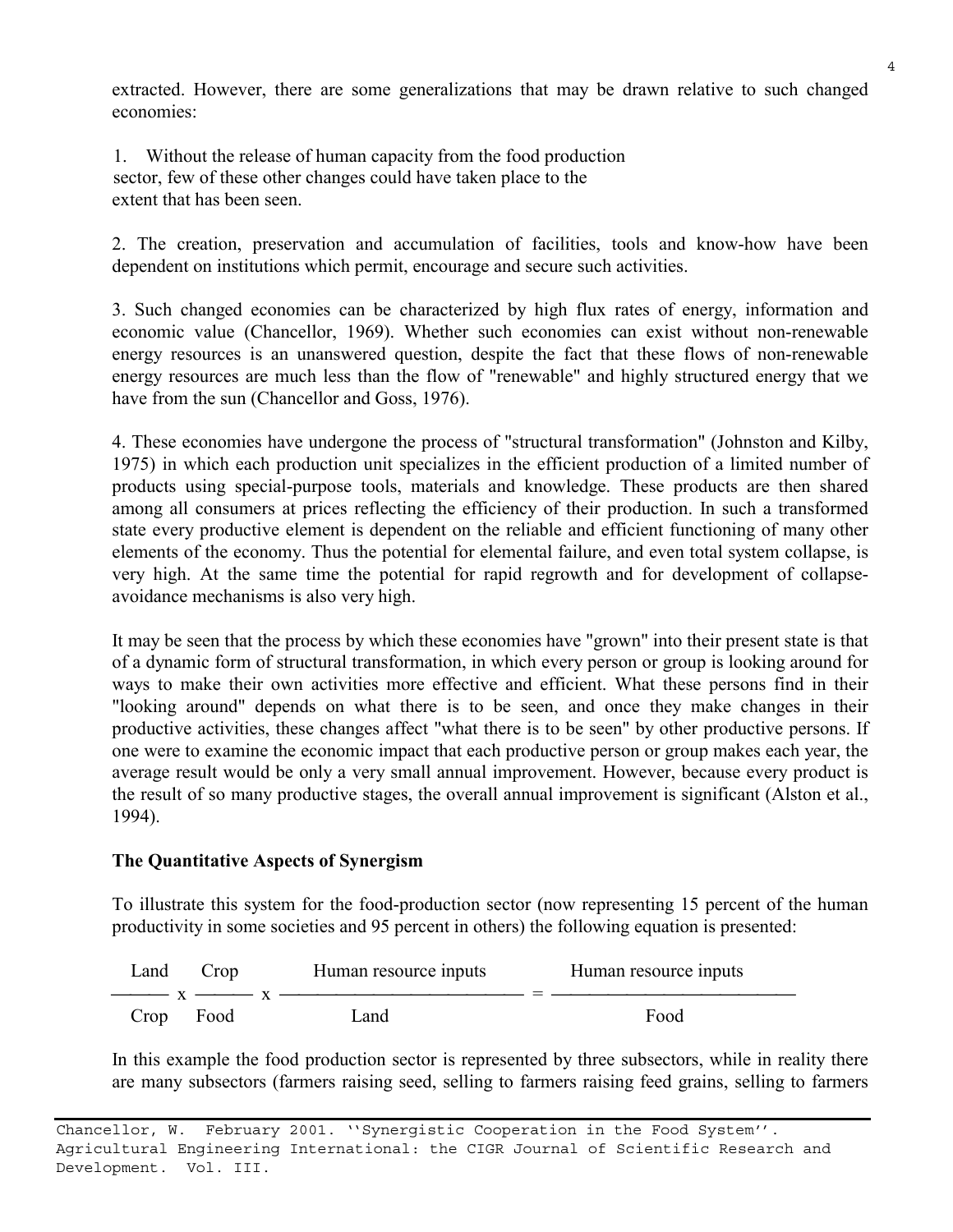raising young livestock, selling to farmers raising market-weight livestock, for example). The first subsector in the above equation (those trying to reduce the amount of Land per unit Crop) consists of farmers, being supplied by producers of seed, fertilizer and pesticides, providers of irrigation, drainage, soil testing and pest detection services, all being served by research on plants, soils, agronomy, farm management, etc. and by extension activities to connect these research findings to users who can benefit from them.

The second subsector in the equation (those trying to reduce the amount of Crop needed to get a given amount of Food) consists of food processors, crop handling and storage providers, livestock raisers, etc. who are supplied by processing equipment manufacturers, farm and industrial builders, livestock feed manufacturers, etc., all being served by research on food technology, post-harvest practices, livestock breeding and production, nutrition, food safety, etc., and by the related extension activities.

The third subsector in the equation (those trying to reduce the amount of Human resource inputs per unit Land farmed) consists of farmers and farm managers served by suppliers of farm machinery, equipment, computers, management services, fuels, etc., all served by research on farm machinery, equipment and facilities, on farm management and on energy and information resources for farmers, and by the related extension activities.

The reason for presenting the above equation is to show that any advance made in one subsector increases the impact and importance of any advance made previously or subsequently in either of the other two subsectors. The equation also shows that each of us in the food production system can benefit from appreciating, understanding and contributing to the other subsectors as well as the subsector in which each of us as an individual may be working. This means that persons who engage in all-out economic or allocation conflicts between crop production activities vs. farm mechanization (for example) are persons who do not understand the complete picture. It is also implied by the equation that if persons in one or two of the above-mentioned subsectors think that activities in the remaining subsector are not important, that they are really jeopardizing the effectiveness of their own work.

# **Constructing High-Efficiency Food Supply Systems**

Reducing the proportion of human productive capacity necessary to provide food for everyone in a given society is an enabling element in the "structural transformation" of that society. On the surface this tends to support the "strategic notion" (Tomich et al., 1995) of the advisability of a cheap food policy for a national economy. Very few governments are in a position to subsidize food costs for very long. Thus, it is of interest to see if agriculture can be made more efficient by encouraging structural transformation of subsistence agriculture (Johnston and Kilby, 1975). One knowledgeable economist isolated five essential elements for subsistence agriculture to undergo structural transformation (Mosher, 1966) These are:

- 1. Production incentives for farmers
- 2. Markets for farm products
- 3. Local availability of supplies and equipment
- 4. Transportation
- 5. Constantly changing technology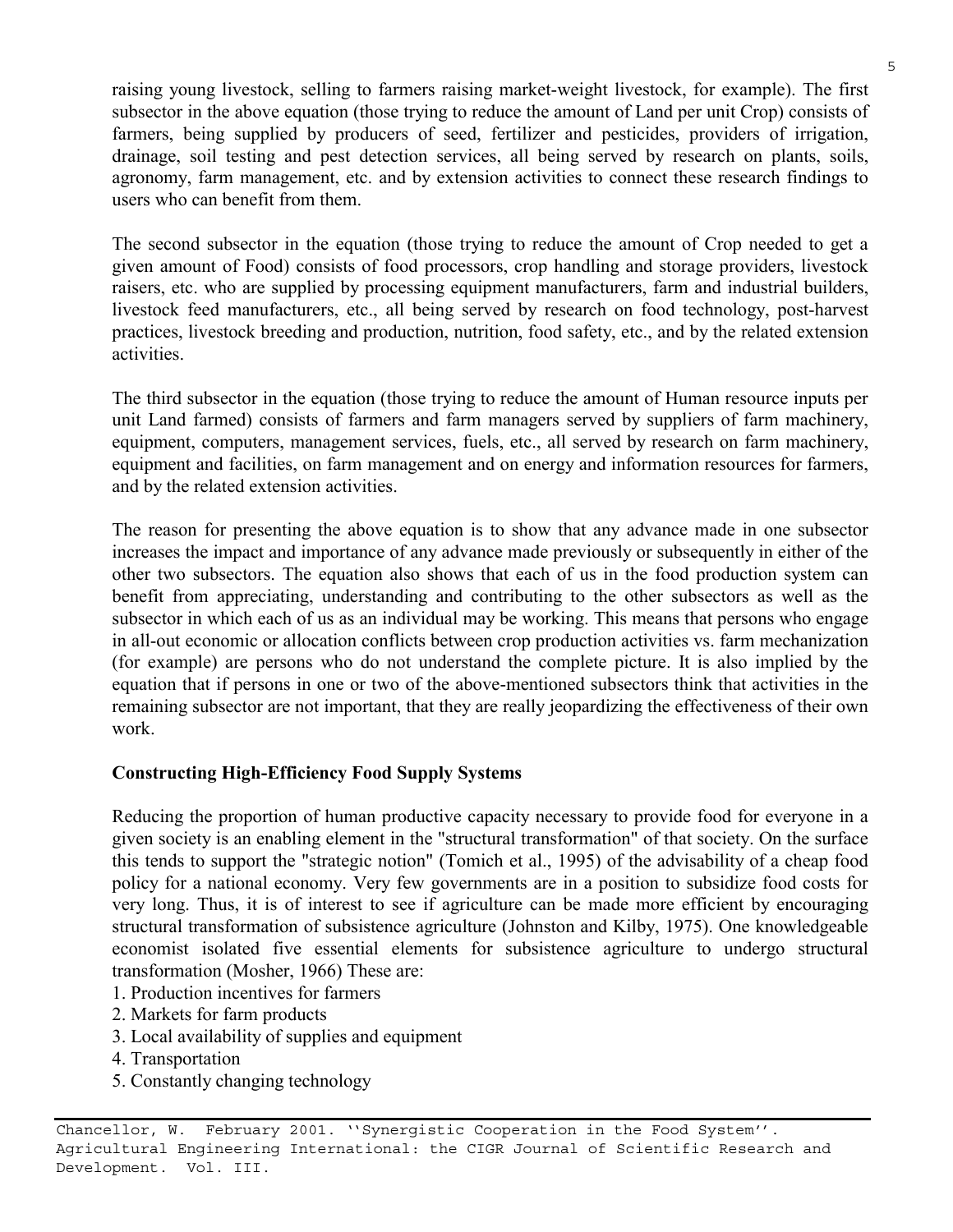It can be seen that all of these five essentials require economic resources to be placed at key points in the economic system - not necessarily on farms. The principal objective is to get these resources to be generated primarily within the agricultural system. The main mechanism for achieving such an objective is to maintain sufficiently high prices for agricultural products. These prices themselves can provide production incentives for farmers, encourage the development of markets for farm products and give farmers the economic resources to encourage suppliers of farm equipment and supplies to do an effective job of marketing their products.

Once farm productivity begins to increase the surpluses of agricultural products will result in lower prices to consumers and economic encouragement of livestock production and of food processing industries. Lower prices to consumers makes it possible for industries to expand without incurring undue labor costs.

Not mentioned above are "transportation" and "constantly changing technology". The infrastructure developments associated with transportation (and similarly with irrigation and drainage) are of a nature most suitable to regional or national development (Mosher, 1969). The resources needed for such investment can only be linked to expectations of heightened economic activity associated in part with increased and more efficient agricultural production over a longer time span (Fig. 1) than is associated with plans made by individual farmers or business managers. A constantly changing technology and the extension programs to link it to producers are subject to a sizable degree of uncertainty in their establishment and execution - particularly with regard to agriculture. This aspect discourages private firms from undertaking such activities - at least until a system for more certain economic return becomes clear. Such clarity is frequently associated with situations in which the outcome of each research activity is fairly certain to be of economic value. Thus, commercial firms, when they do engage in agricultural research, usually conduct applied research - as contrasted with exploratory research (Alston et al., 1994).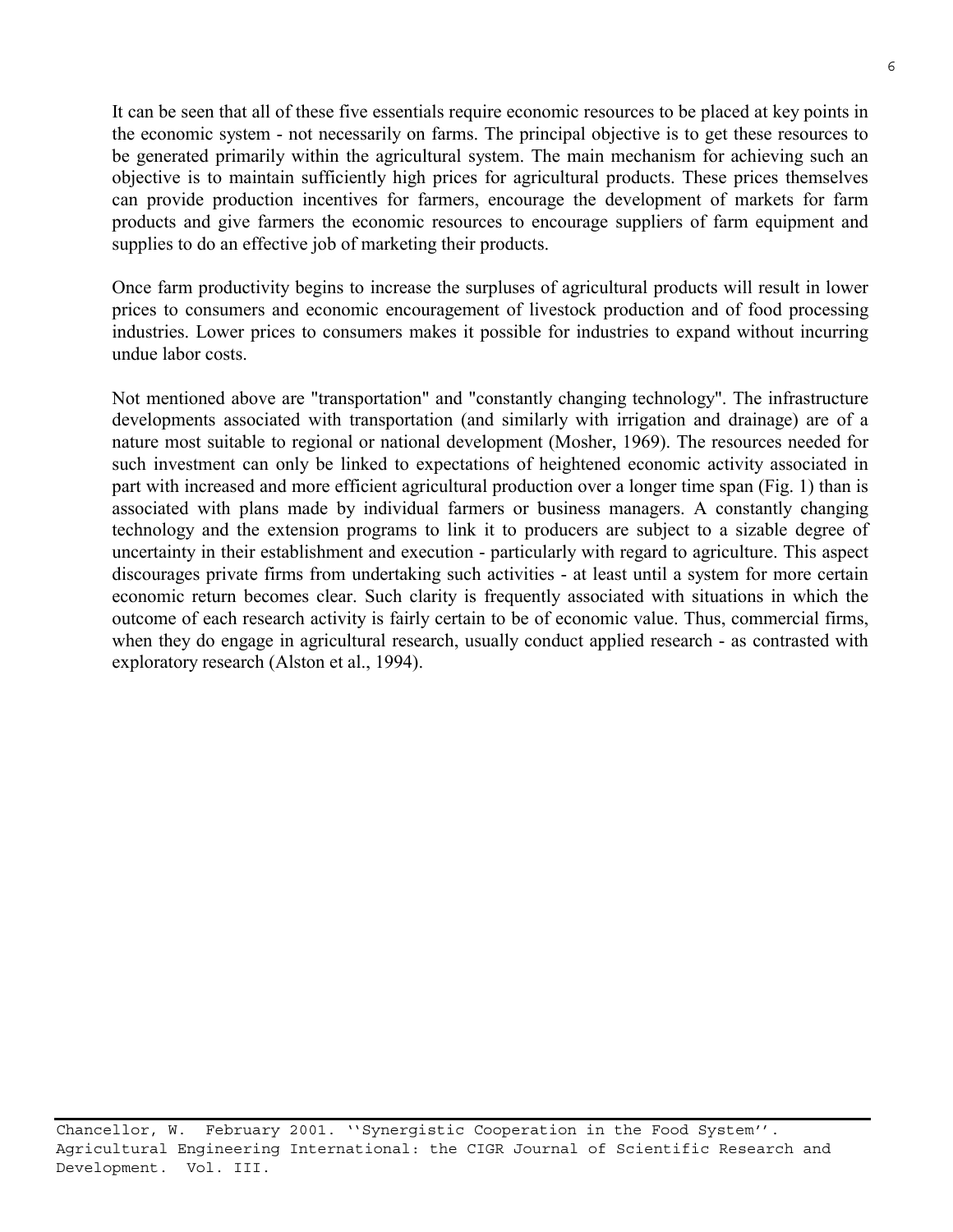

Figure 1. Benefits and costs over time for an agricultural research program, (Alston et al., 1994).

### **Conclusion**

Only upon understanding (a) the key role of food system efficiency in the development of society, and (b) the synergism among all fields of food system research and practice, is it possible to justify and manage investments of resources in food system research and extension. Only when everyone, in general, holds these understandings is it possible for a society to tolerate the uncertainties as well as the time delays between investment and benefit, and to bear the burden of everyone having to always be "looking around" for ways to make their own activities more effective and efficient.

#### **References**

Alston, J. M., P. G. Pardey and H. O. Carter, 1994. Valuing U C agricultural research and extension. Agricultural Issues Center Publication No. VR-1, University of California, Division of Agriculture and Natural Resources, Davis California 95616, USA, 117 p.

Chancellor, W. J., 1969. Agricultural mechanization and world food needs, Agricultural Engineering, Vol. 50, No, 8, August, pp. 456-460.

Chancellor, W. J. and J. R. Goss, 1976. Balancing energy and food production, 1975-2000. Science, Vol. 192, 16 April, pp.213-218.

Chancellor, W. February 2001. ''Synergistic Cooperation in the Food System''. Agricultural Engineering International: the CIGR Journal of Scientific Research and Development. Vol. III.